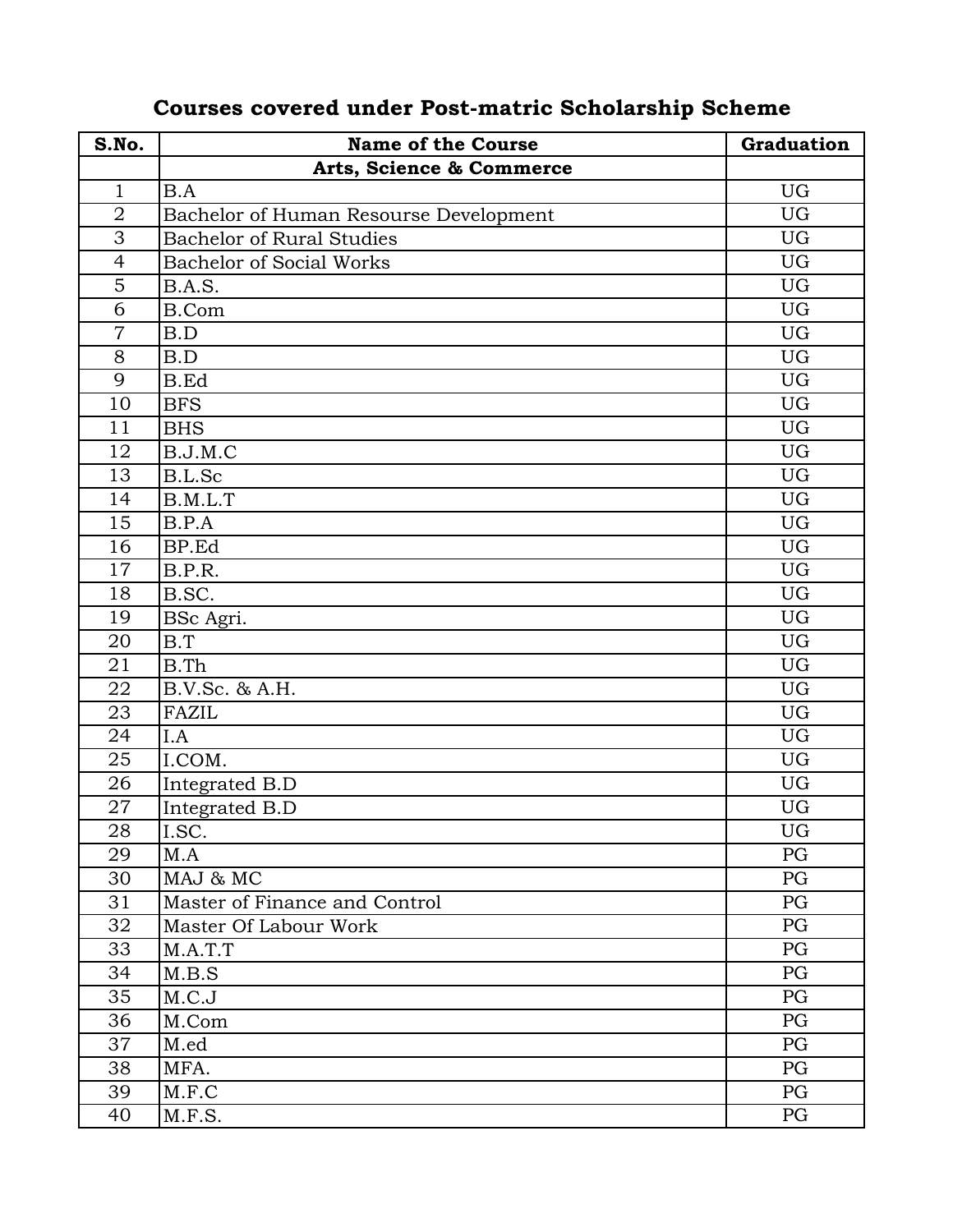| 41                  | M.F.Sc.                                   | PG |
|---------------------|-------------------------------------------|----|
| 42                  | M.F.T                                     | PG |
| 43                  | <b>MHRDM</b>                              | PG |
| 44                  | M.J                                       | PG |
| 45                  | MLISc.                                    | PG |
| 46                  | <b>MLS</b>                                | PG |
| 47                  | M.L.Sc                                    | PG |
| 48                  | <b>MOULVI</b>                             | UG |
| 49                  | M.P.A                                     | PG |
| 50                  | MP. Ed                                    | PG |
| 51                  | <b>MRS</b>                                | PG |
| 52                  | M.SC.                                     | PG |
| 53                  | M.SC. BIOTECHNOLOGY                       | PG |
| 54                  | <b>MSW</b>                                | PG |
|                     | Diploma                                   |    |
| 1                   | ADC DTP                                   |    |
| $\overline{2}$      | <b>ADFSE</b>                              |    |
| $\overline{\omega}$ | <b>ADIS</b>                               |    |
| $\overline{4}$      | ADM                                       |    |
| 5                   | A.D.M.L.T.                                |    |
| 6                   | ADT & DM                                  |    |
| $\overline{7}$      | ADVANCE DIPLOMA IN COMPUTER APPLICATION   |    |
| 8                   | ADVANCE DIPLOMA IN INFORMATION TECHNOLOGY |    |
| 9                   | A Level                                   |    |
| 10                  | <b>ALIM</b>                               |    |
| 11                  | <b>ATD</b>                                |    |
| 12                  | <b>BSTC</b>                               |    |
| 13                  | CHMO Level                                |    |
| 14                  | DA                                        |    |
| 15                  | <b>DAE</b>                                |    |
| 16                  | <b>DAM</b>                                |    |
| 17                  | D.A & M                                   |    |
| 18                  | DBC                                       |    |
| 19                  | <b>DCA</b>                                |    |
| 20                  | DCE                                       |    |
| 21                  | <b>DCT</b>                                |    |
| 22                  | <b>DDM</b>                                |    |
| 23                  | <b>DEE</b>                                |    |
| 24                  | DEE                                       |    |
| 25                  | D.E.Ed.                                   |    |
| 26                  | D.E & TC                                  |    |
| 27                  | DE & TC                                   |    |
| 28                  | D.F.Tech.                                 |    |
| 29                  | $\overline{D}$ G & A                      |    |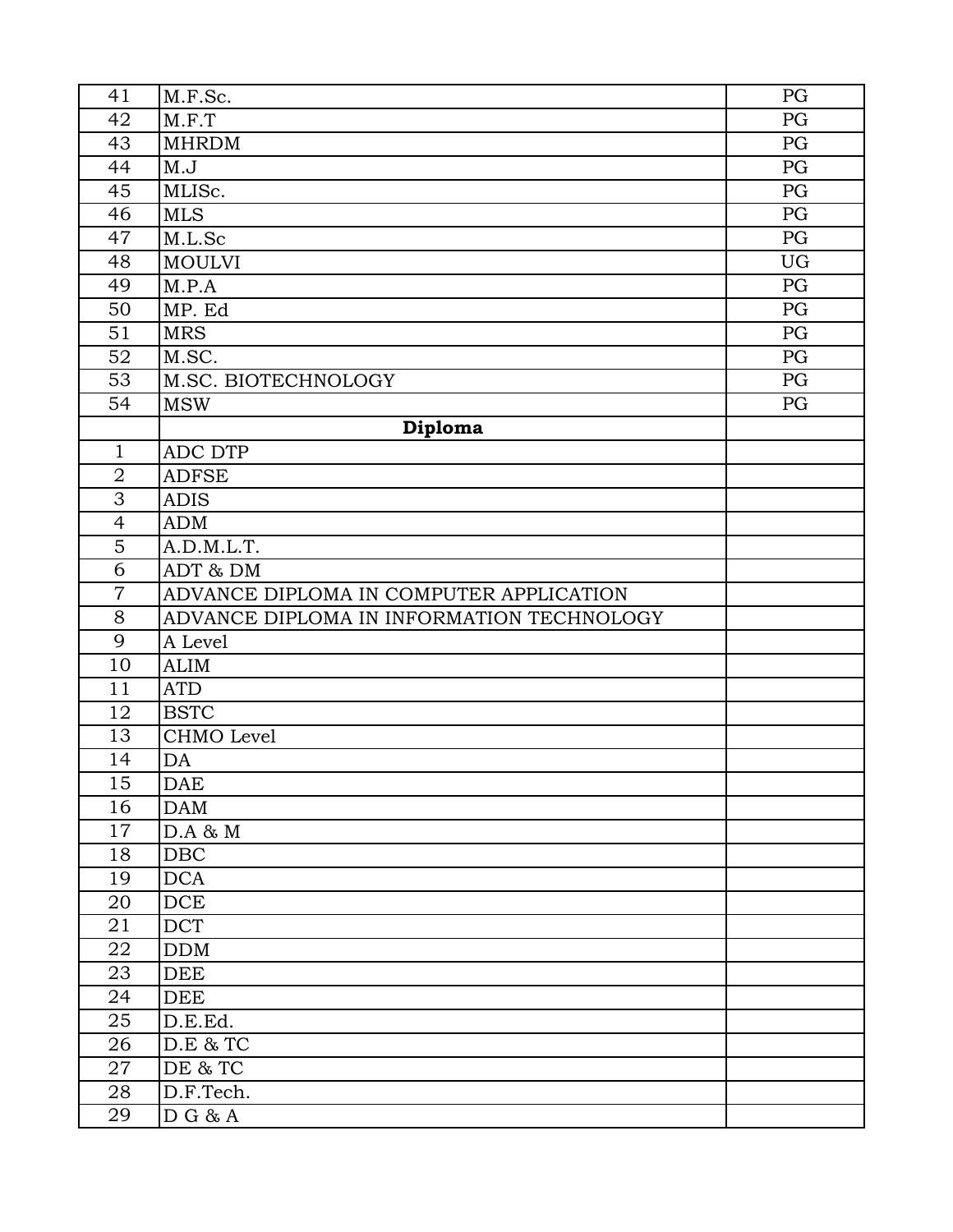| 30 | D.H.M                                   |  |
|----|-----------------------------------------|--|
| 31 | DH&TM                                   |  |
| 32 | $D.$ ID & $D$                           |  |
| 33 | <b>DIE</b>                              |  |
| 34 | Dip. AD                                 |  |
| 35 | Dip. Agri.                              |  |
| 36 | Dip.CG                                  |  |
| 37 | Dip.Com. H & M                          |  |
| 38 | Dip. Cookery                            |  |
| 39 | Dip. Ed.                                |  |
| 40 | Dip.IE                                  |  |
| 41 | DIPLOMA ENGG.                           |  |
| 42 | DIPLOMA ENGG. IN COMPUTER SCIENCE       |  |
| 43 | DIPLOMA IN AUTOMOBILE ENGG.             |  |
| 44 | DIPLOMA IN AUTOMOBILE MECHANICL ENGG.   |  |
| 45 | DIPLOMA IN CIVIL ENGG.                  |  |
| 46 | DIPLOMA IN COMPUTER ACCOUNTANT          |  |
| 47 | DIPLOMA IN E.C.E                        |  |
| 48 | Diploma in Fine Arts                    |  |
| 49 | DIPLOMA IN INFORMATION TECHNOLOGY       |  |
| 50 | DIPLOMA IN I.T                          |  |
| 51 | Diploma in Laboratory Assistant         |  |
| 52 | DIPLOMA IN MECHANICAL ENGG.             |  |
| 53 | Diploma in Medical Assistant            |  |
| 54 | DIPLOMA IN OPERATION THEATER TECHNOLOGY |  |
| 55 | Diploma In Social Work                  |  |
| 56 | Diploma in XRay Technician              |  |
| 57 | D Lib                                   |  |
| 58 | <b>DLL</b>                              |  |
| 59 | D.Met. E                                |  |
| 60 | <b>DMLT</b>                             |  |
| 61 | D.M.L.T                                 |  |
| 62 | <b>DMM</b>                              |  |
| 63 | <b>DMN</b>                              |  |
| 64 | <b>DOA</b>                              |  |
| 65 | <b>DPE</b>                              |  |
| 66 | <b>DPEE</b>                             |  |
| 67 | D pharm.                                |  |
| 68 | D SE & M                                |  |
| 69 | <b>DSSP</b>                             |  |
| 70 | D.T.Ed                                  |  |
| 71 | <b>DTME</b>                             |  |
| 72 | <b>DTPE</b>                             |  |
| 73 | D.V.T.E                                 |  |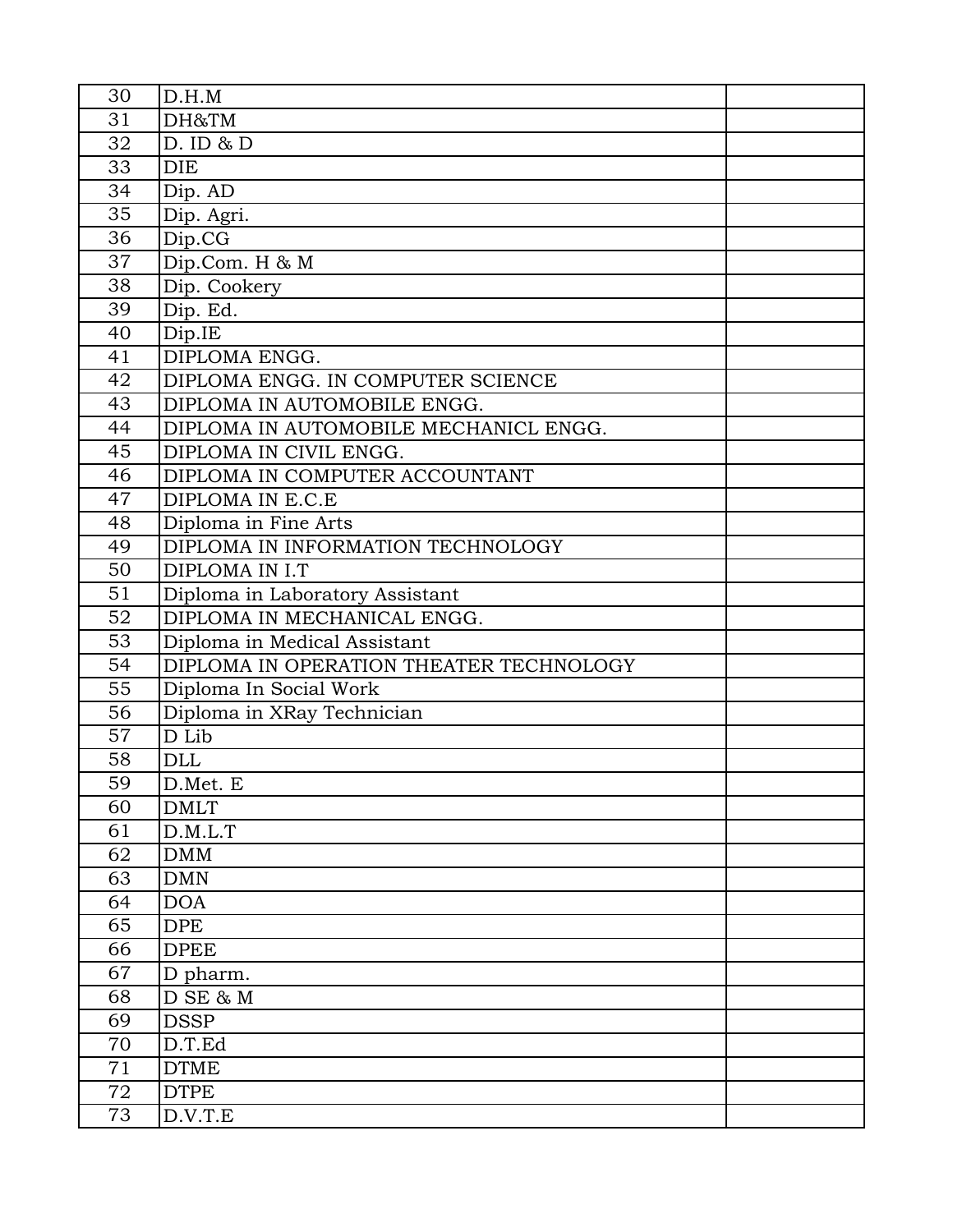| 74             | <b>DWD</b>                                         |           |
|----------------|----------------------------------------------------|-----------|
| 75             | Female Multipropose Health Worker                  |           |
| 76             | G.N.M                                              |           |
| 77             | <b>HDFT</b>                                        |           |
| 78             | I.D.H.M                                            |           |
| 79             | Male Multipropose Health Worker                    |           |
| 80             | <b>NTT</b>                                         |           |
| 81             | O Level                                            |           |
| 82             | <b>PGDCA</b>                                       |           |
| 83             | PGDFSc & CC                                        |           |
| 84             | P.G Diploma in Therapeutic Councelling             |           |
| 85             | PRIMARY TEACHERS TRAINING                          |           |
|                | H.Sc.                                              |           |
| 1              | XI                                                 |           |
| $\overline{2}$ | XII                                                |           |
|                | <b>Integrated LAW</b>                              |           |
| 1              | BBA. LLB                                           | <b>UG</b> |
| $\overline{2}$ | B.Sc. LLB                                          | <b>UG</b> |
|                | <b>Management &amp; Computer Applications</b>      |           |
| 1              | Bachelor of Techonology Information and Communicat | <b>UG</b> |
| $\overline{2}$ | <b>BBA</b>                                         | <b>UG</b> |
| 3              | <b>BCA</b>                                         | <b>UG</b> |
| $\overline{4}$ | <b>BHTM</b>                                        | <b>UG</b> |
| 5              | B.M.M. Bachelor of Mass Media                      | <b>UG</b> |
| 6              | <b>B.M.S Bachelor of Managment Studies</b>         | <b>UG</b> |
| $\overline{7}$ | <b>B.ScIT</b>                                      | <b>UG</b> |
| 8              | <b>DTP</b>                                         | <b>UG</b> |
| 9              | Master of Computer Application Com.                | PG        |
| 10             | <b>PGDM</b>                                        | PG        |
|                | <b>Nursing</b>                                     |           |
| 1              | AUXILIARY NURSING AND MIDWIFERY                    | <b>UG</b> |
| $\overline{2}$ | GNM                                                | UG        |
|                | Polytechnic                                        |           |
| 1              | Architectural Assistantship                        |           |
| $\overline{2}$ | Chemical Engineering                               |           |
| 3              | Civil Engineering                                  |           |
| $\overline{4}$ | Computer Science                                   |           |
| $\overline{5}$ | Computer Technology                                |           |
| 6              | <b>Electrical Engineering</b>                      |           |
| $\overline{7}$ | Electronics and Communication Engineering          |           |
| 8              | Electronics and Tele Communication Engineering     |           |
| 9              | Electronics Microprocessor                         |           |
| 10             | <b>Fashion Design</b>                              |           |
| 11             | <b>Garment Technology</b>                          |           |